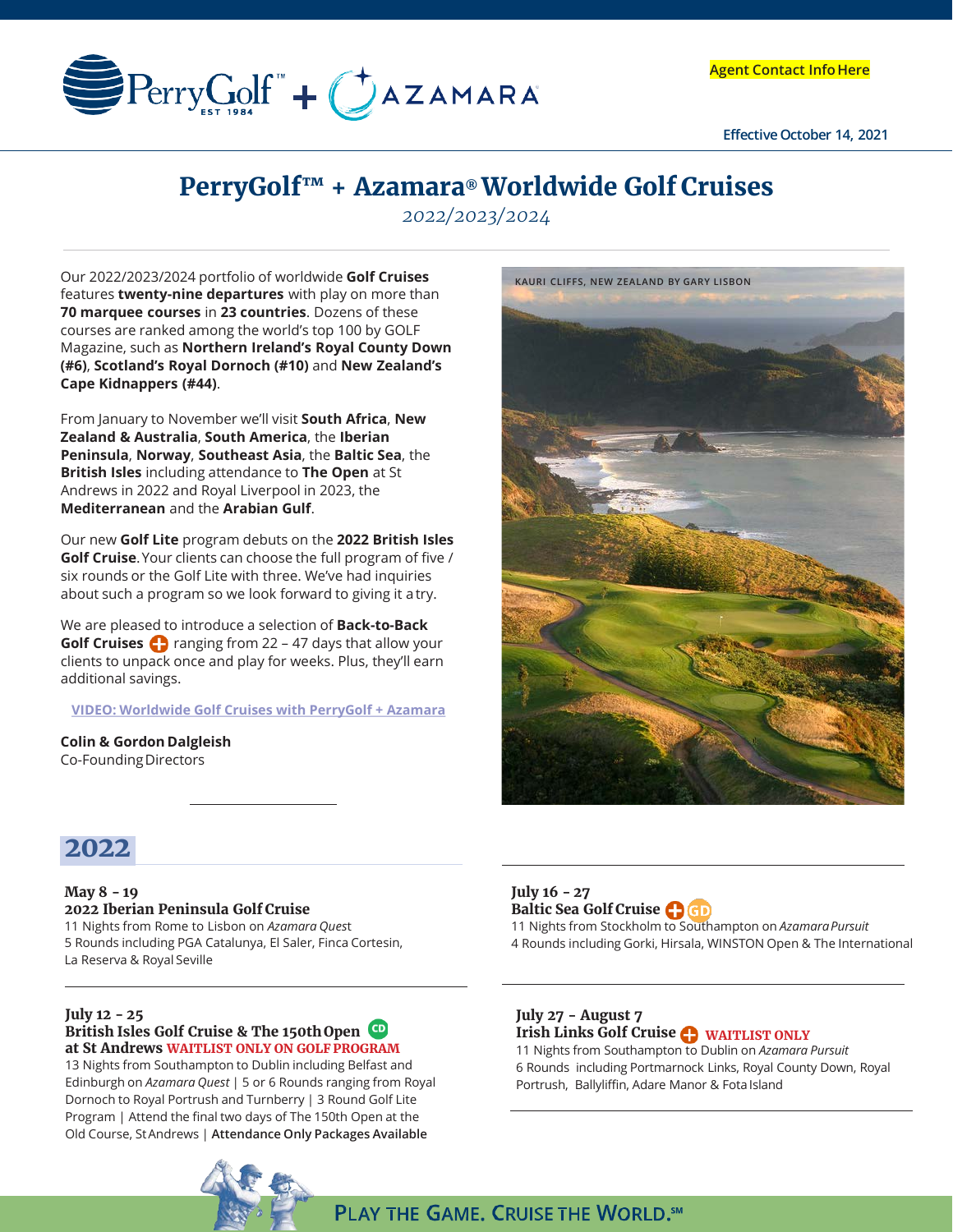#### **August 20 - 30 Irish Links Golf Cruise**

10 Nights from Dublin to Southampton on *Azamara Quest* 5 Rounds including Portmarnock Links, Royal County Down, Royal Portrush, Adare Manor & FotaIsland

#### **September 9 - 17 Iberian Peninsula Golf Cruise**

8 Nights from Lisbon to Barcelona on *Azamara Quest* 4Rounds including Royal Seville, Valderrama, El Saler & El Prat

# **September 17 - 27**

# **Mediterranean Islands Golf Cruise WAITLIST ONLY**

10 Nights from Barcelona to Athens on *Azamara Quest* 5 Rounds including Son Gual, Sperone, Pevero, I Monasteri & Crete GC

#### **October 21 - 29 Mediterranean Islands Golf Cruise**

8 Nights from Rome to Barcelona on *Azamara Onward* 4 Rounds including Pevero, Sperone, Son Gual & El Saler

#### **November 15 – 26 Arabian Gulf Golf Cruise**

11 Nights from Dubai to Dubai on *Azamara Quest* 5 Rounds including Emirates, Al Mouj, Doha, Education City & Saadiyat Beach



# **2023**

#### **January 15 - 27 South African Golf Cruise**

12 Nights from Cape Town to Cape Town on *Azamara Journey* 5 Rounds including Pearl Valley, Humewood, East London, Zimbali &Durban

PRE-CRUISE OPTION – Golf & Kruger Safari POST-CRUISE OPTION – Fancourt & Knysna



## **January 21 - February 6**

## **New Zealand & Australia Golf Cruise WAITLIST ONLY WAITLIST ONLY**

16 Nights from Auckland to Sydney on *Azamara Quest* 6 Rounds including Kauri Cliffs, The Kinloch, Cape Kidnappers, Christchurch, Otago & Tasmania

POST-CRUISE OPTION – Sydney including Golf at The Lakes & New South Wales

#### **February 25 - March 7 South American Golf Cruise**

10 Nights from Buenos Aires to Rio de Janeiro on *Azamara Pursuit*  4 Rounds including the Olympic, Club de Golf Uruguay, Cantegril & SaoPaulo

#### **April 18 – May 5 Japan, Hong Kong & Vietnam Golf Cruise**

17 Nights from Tokyo to Singapore on *Azamara Quest* 5 Rounds including Osaka, Tosa, Clearwater Bay, Da Nang & Tan Son Nhat

# **May 14 – 25**

#### **Mediterranean Islands Golf Cruise**

11 Nights from Athens to Barcelona on *Azamara Pursuit*  5 Rounds including Crete, Royal Malta, Pevero, Sperone & Son Gual

### **May 30 – June 13 Spain, Portugal & France Golf Cruise**

14 Nights from Barcelona to Dublin on *Azamara Pursuit*  5 Rounds including Finca Cortesin, Oitavos Dunes, Estela, Uraburu Golf & Golf du Medoc

## **June 3 – 17 Spain & Portugal Golf Cruise**

14 Nights from Barcelona to Bordeaux on *Azamara Journey* 7 Rounds including El Saler, Finca Cortesin, La Reserva, Royal Seville, Oitavos Dunes, Ria de Vigo & Uraburu Golf

# **June 13 – 24 Irish Links Golf Cruise**

11 Nights from Dublin to Southampton on *Azamara Pursuit*  6 Rounds including Portmarnock Links, Royal County Down, Royal Portrush, Ballyliffin, Adare Manor & Old Head

# **July 10 – 20 Baltic Sea Golf Cruise**

10 Nights from Copenhagen to Stockholm on *Azamara Pursuit*  4 Rounds including Sand Valley, Visby GC, Hirsala & Gorki

POST-CRUISE OPTION – Stockholm including Golf at Ulna & Bro Hof Slott

**PLAY THE GAME. CRUISE THE WORLD. SM**